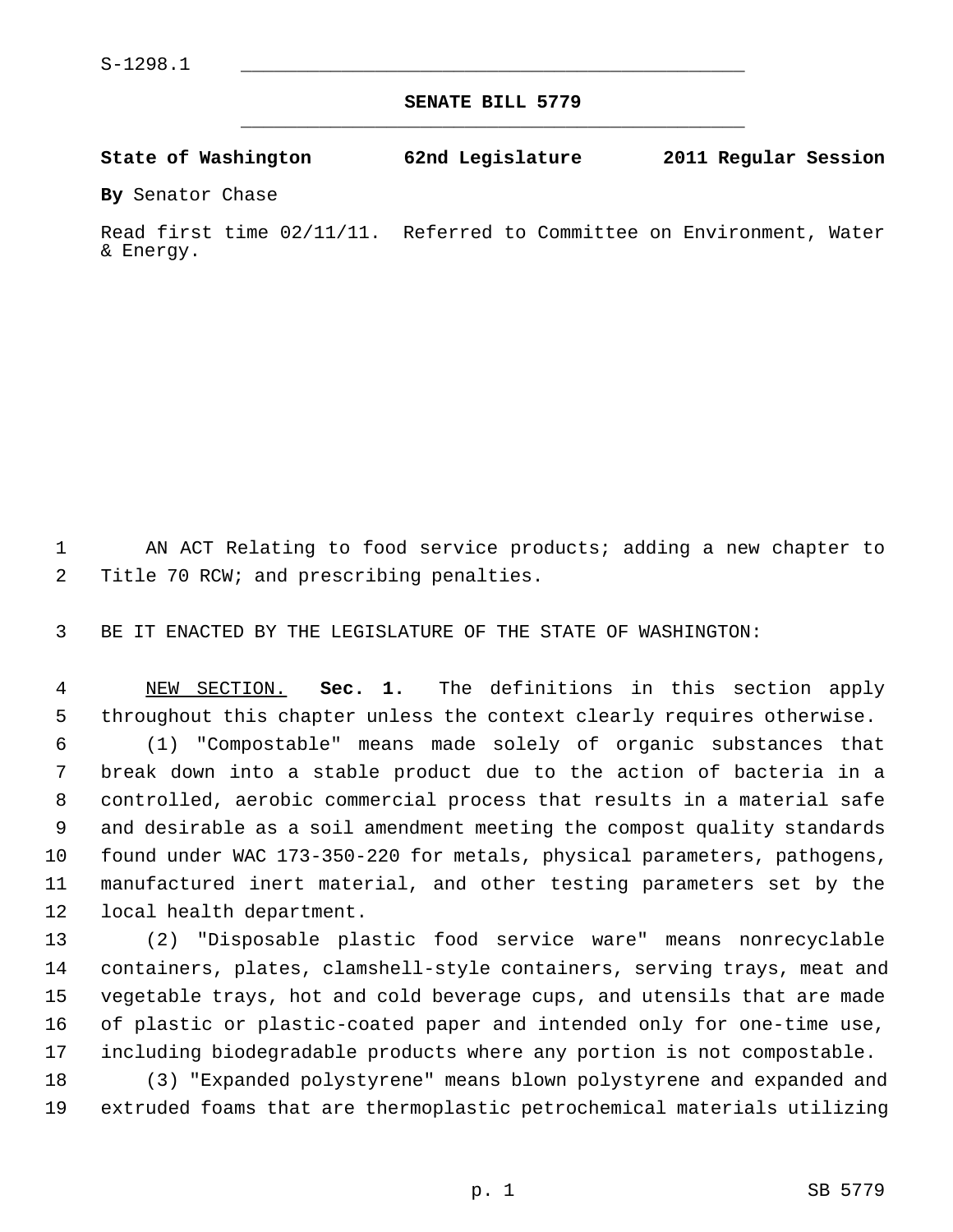1 a styrene monomer and processed by any number of techniques including, 2 but not limited to, fusion of polymer spheres (expandable bead 3 polystyrene), injection molding, foam molding, and extrusion-blow 4 molding (extruded foam polystyrene).

 5 (4) "Expanded polystyrene food service products" means food 6 containers, plates, clamshell-style containers, hot and cold beverage 7 cups, meat and vegetable trays, egg cartons, and other products, made 8 of expanded polystyrene and used for selling or providing food for 9 consumption on or off the premises.

10 (5) "Food service businesses" means full-service restaurants, fast 11 food restaurants, cafes, delicatessens, coffee shops, grocery stores, 12 vending trucks or carts, business or institutional cafeterias, and 13 other businesses that sell or provide food for consumption on or off 14 the premises.

15 (6) "Recyclable" means made solely of materials that are capable of 16 being separated from a waste stream by a food service business and made 17 available for collection and delivery to a processor for reuse or 18 remanufacture into the same or other products.

19 NEW SECTION. **Sec. 2.** (1) Effective January 1, 2012, food service 20 businesses are prohibited from selling or providing food, for 21 consumption on or off the premises, in expanded polystyrene food 22 service products, except as otherwise provided under subsection (2) of 23 this section.

24 (2) Prepackaged soups and other foods that food service businesses 25 sell or otherwise provide to their customers in expanded polystyrene 26 containers that have been filled and sealed prior to receipt by a food 27 service business are exempt from the prohibition established in 28 subsection (1) of this section.

29 (3) Effective July 1, 2012, food service businesses are prohibited 30 from selling or providing food, for consumption on or off the premises, 31 in or with disposable plastic food service ware. Acceptable 32 alternatives for prohibited disposable plastic food service ware must 33 be compostable or recyclable.

34 NEW SECTION. **Sec. 3.** A violation of or failure to comply with 35 this chapter is a class 1 civil infraction and subject to penalties 36 under RCW 7.80.120.